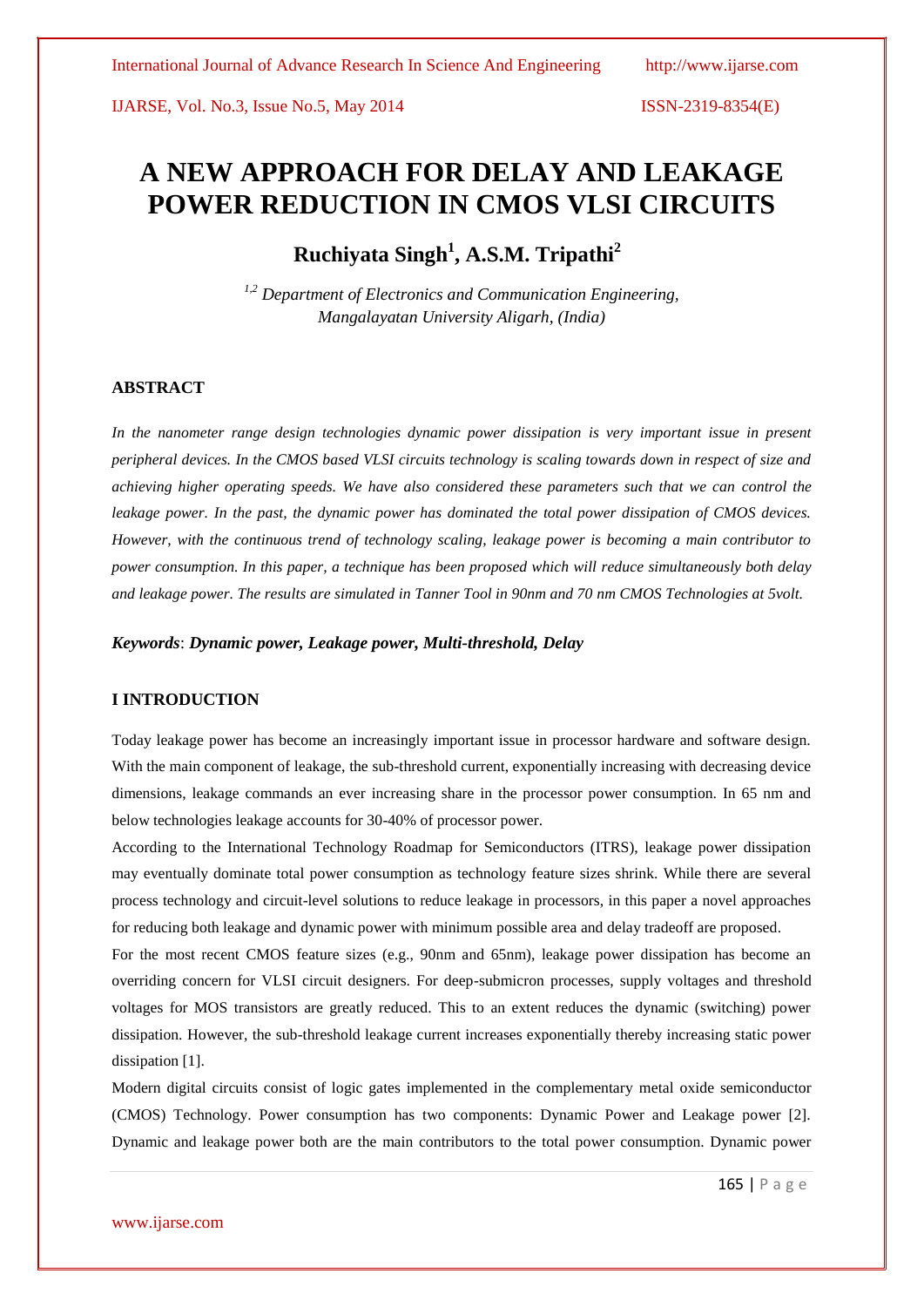includes both switching power and short circuit power. Spurious transitions (also called glitches) in combinational CMOS logic are a well-known source of unnecessary power dissipation. Reducing glitch power is a highly desirable target [3]. The dynamic power cannot be eliminated completely, because it is caused by the computing activity. It can, however, be reduced by circuit design techniques.

Static power refers to the power dissipation which results from the current leakage produced by CMOS transistor parasitic. Traditionally static power has been overshadowed by dynamic power consumption, but as transistor sizes continue to shrink, static power may overtake dynamic power consumption To alleviate the rising significance of static power in digital systems, static power reduction technique shave been developed like transistor stacking, dual threshold voltage , MTCMOS etc. Some of these techniques are state saving and some are state destructive techniques. For example: Sleep transistor is a state destructive technique. Despite the rising significance of static power in CMOS circuits, the dynamic power is still the major contributor to power consumption.

#### **II POWER DISSIPATION FACTORS**

In CMOS, power consumption consists of leakage power and dynamic power Dynamic power includes both switching power and short circuit power. Switching power is consumed when the transistors are in active mode and short circuit power is consume when a pull-up and pull-down network are on turning on and off. For 0.18u and above leakage power is small compared to dynamic power but 0.13u and below leakage power is dominant. Dynamic power dissipation is proportional to the square of the supply voltage. In deep sub-micron processes, supply voltages and threshold voltages for MOS transistors are greatly reduced. This, to an extent, reduces the dynamic power dissipation [4].

The leakage current of a transistor is mainly the result of reverse biased PN junction leakage and Sub threshold leakage. Compared to the sub-threshold leakage, the reverse bias PN junction leakage can be ignored. The Subthreshold conduction or the sub-threshold leakage or the sub-threshold drain current is the current that flows between the source and drain of a MOSFET when the transistor is in sub-threshold region, or weak-inversion region, that is, for gate-to-source voltages below the threshold voltage [5].

It is given by:

Is0=μ0Cox (Weff/Leff) ……………………. (1)

PLEAK= ILEAK VDD……………………… (2)

where μ0 is the zero bias electron mobility, Cox is the oxide capacitance per unit area, and Weff and Leff are the effective channel width and length, respectively.  $V_{DD}$  is supply voltage and  $I_{LEAK}$  is the cumulative leakage current due to all the components of the leakage current.

#### **2.1 Leakage Power Reduction**

Leakage current is a primary concern for low-power, high-performance digital CMOS circuits. The exponential increase in the leakage component of the total chip power can be attributed to threshold voltage scaling, which is essential to maintain high performance in active mode, since supply voltages are scaled. Numerous design

166 | P a g e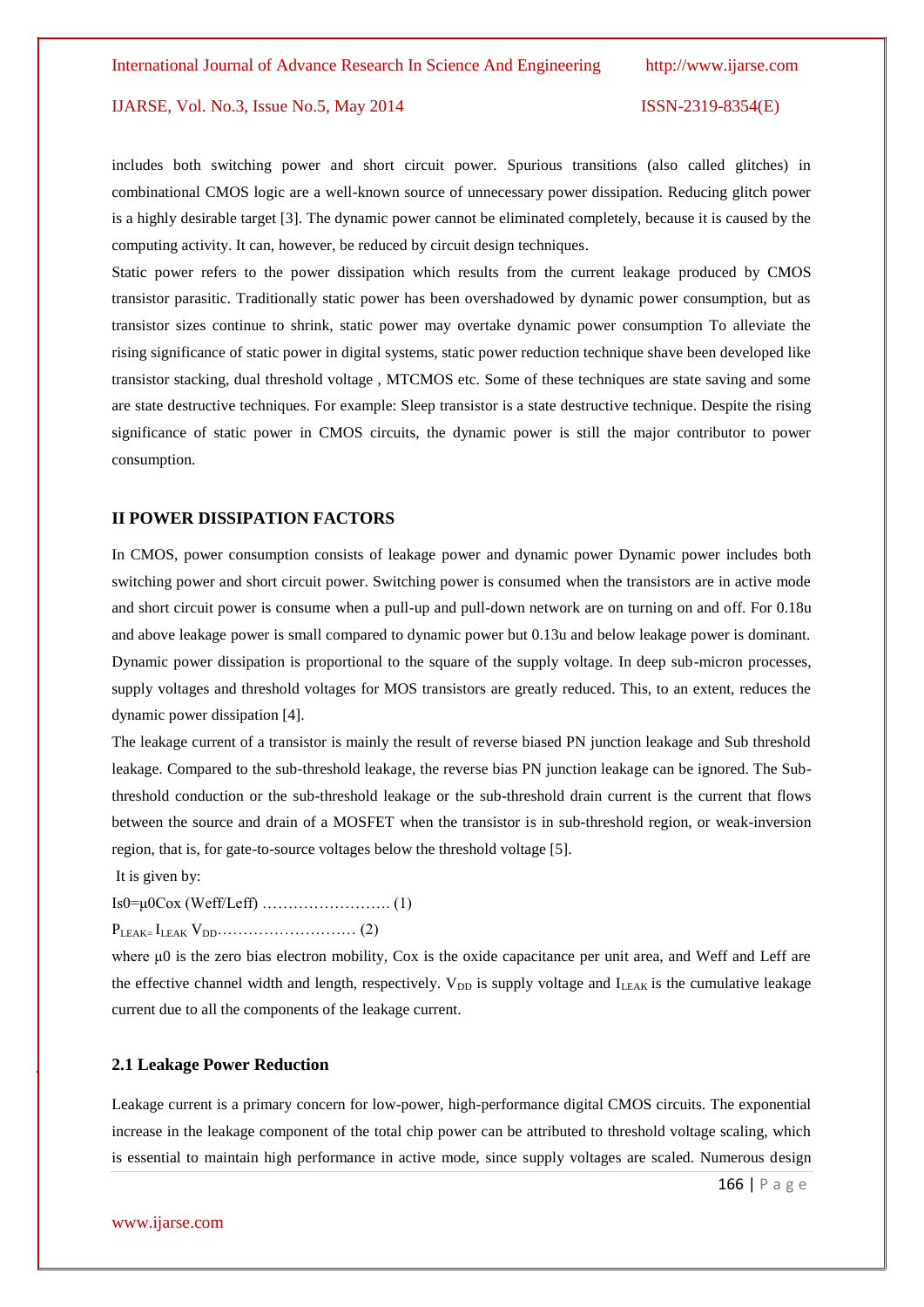techniques have been proposed to reduce standby leakage in digital circuits. Leakage power has become a serious concern in nanometer CMOS technologies, and power-gating has shown to offer a viable solution to the problem with a small penalty in performance [6]

Devices which are operated on battery are either idle (Standby) or Active mode. Leakage power can be divided in to two categories based on these two modes [7]:-

- *1)* **Leakage Control in Standby Mode:** Most microelectronic systems spend considerable time in a standby state. The energy consumed by the logic and the DC-DC converter to enter or exit a low power mode must be considered carefully. If the cost of transitioning to and from a low standby power state is low enough then the greedy policy of entering the low power state as soon as the system is idle may be adopted. Otherwise, the expected duration of the standby state must be accurately calculated and taken into account when devising a power management policy.
- *2)* **Leakage Control in Active Mode:** For circuits whose power consumption is dominated by the leakage power in STAND BY mode, the aforementioned techniques can be used to reduce the power consumption. On the other hand, if a circuit's power consumption is not dominated by the leakage in STAND BY mode, then it is necessary to consider the total power consumption (including switching power dissipation and active mode leakage) and optimize the circuit to reduce it as described next.

#### **2.2 Proposed Method**

Low power has emerged as a principal theme in today's electronics industry. The need for low power has caused a major paradigm shift, where power dissipation has become as important a consideration as performance and area. Two components determine the power consumption in a CMOS circuit: Static and Dynamic Power. Static (Leakage) power: includes sub-threshold leakage, drain junction leakage and gate leakage due to tunneling.

Among these, sub-threshold leakage is the most prominent one. Dynamic power: Includes charging and discharging (switching) power and short circuit power. In Dynamic power, power consumption due to switching activity is more prominent. It can be concluded from the above discussion so far that glitch and leakage power both are the main contributors to the power consumption.

A novel technique has been proposed in this section, which will reduce both delay and leakage power in CMOS VLSI circuits. The new technique is Sleep Variable body biasing with transmission gate. The circuit diagram of optimized circuit 1 and optimized circuit 2 is shown in the Fig.1-2.

This proposed design includes variable body biasing technique along with sleep insertion technique. Sleep transistors are crucial part in any low leakage power design. The source of one of the sleep transistor is connected to the body of other PMOS sleep transistor for having body biasing effect. So, leakage reduction in this technique occurs in two ways. Firstly, the sleep transistor effect and secondly, the variable body biasing effect. This technique uses aspect ratio W/L=3 for NMOS transistor and W/L=6 for PMOS transistor. Due to the minimum aspect ratio the sub-threshold current reduces.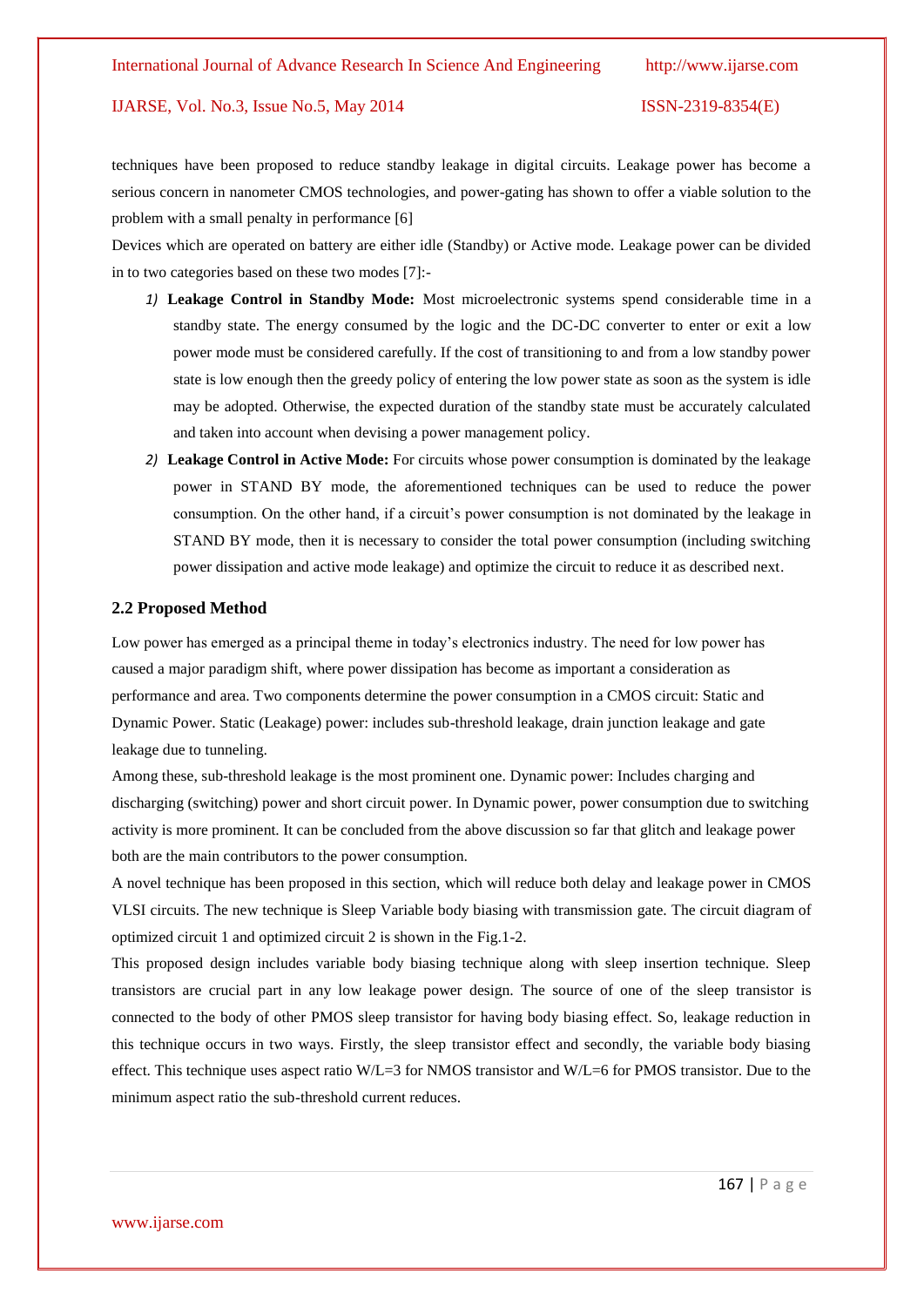Since the sources of the NMOS sleep transistor is connected to the body of PMOS transistor as shown in Fig. 1, the threshold voltage of the sleep transistors increases due to the body biasing effect during sleep mode. This increase of threshold voltage of the transistors reduces the leakage current. That's why the static power consumption also lowers.

The variable biasing will be useful in reducing leakage power. Sleep transistor method provides good reduction in leakage power in idle mode, but it is a state destructive techniques.

Stacking approach is also utilized here to some extent to retain the state in active mode. Variable body biasing will be useful in increasing threshold voltage to reduce leakage current



# **Figure 1: Optimized Circuit 1at 90nm**

The transmission gate has a less area overhead as compared to other delay elements. The optimized circuit2 is shown in Fig. 2.Transmission gate used here in the proposed technique.



 **Figure 2: Optimized Circuit 2 At 90nm**

168 | P a g e

www.ijarse.com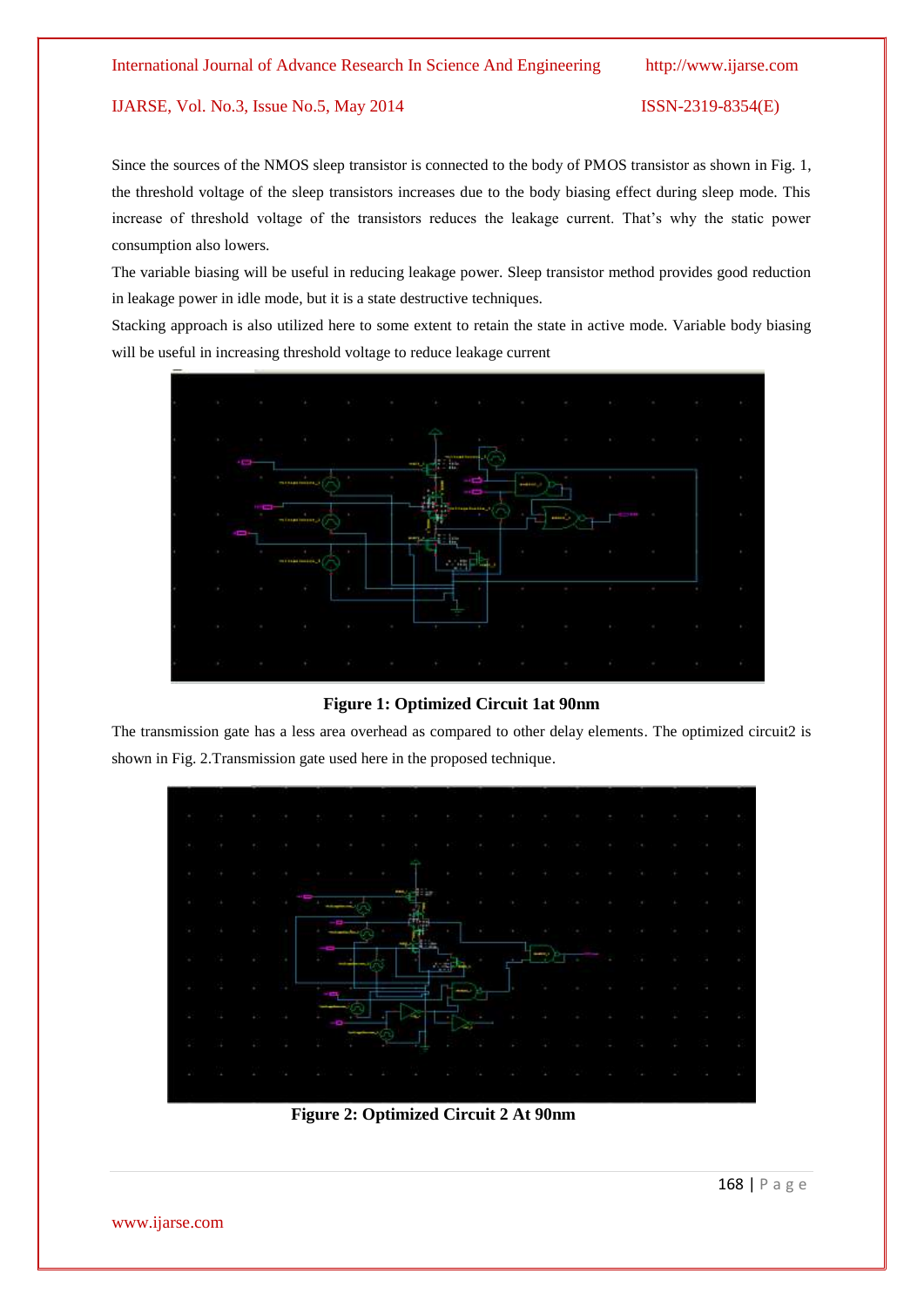International Journal of Advance Research In Science And Engineering http://www.ijarse.com

IJARSE, Vol. No.3, Issue No.5, May 2014 ISSN-2319-8354(E)



**Figure 3: Optimized Circuit 1 At 70nm**



**Figure 4: Optimized Circuit 2 At 70nm**

# **III RESULT**

The circuit design is carried out using 90 nm and 70nm optimized circuit1 and optimized circuit2 technology files. All the designs are done and simulation is performed in Tanner design environment. The total (average) power dissipation is measured using Tanner tools. The power and delay are measured.

The simulation of optimized circuit1 and optimized circuit2 is performed with 12 nanosecond period and variable pulse widths.

The average power dissipation during all operating modes is measured by using Tanner result browser and calculator. Table 1 and 2 compares the total power dissipation of all the optimized circuit1 and optimized circuit2 at 90 nm , 70nm technologies. In Table I Power of optimized circuit2 is reduced by comparison of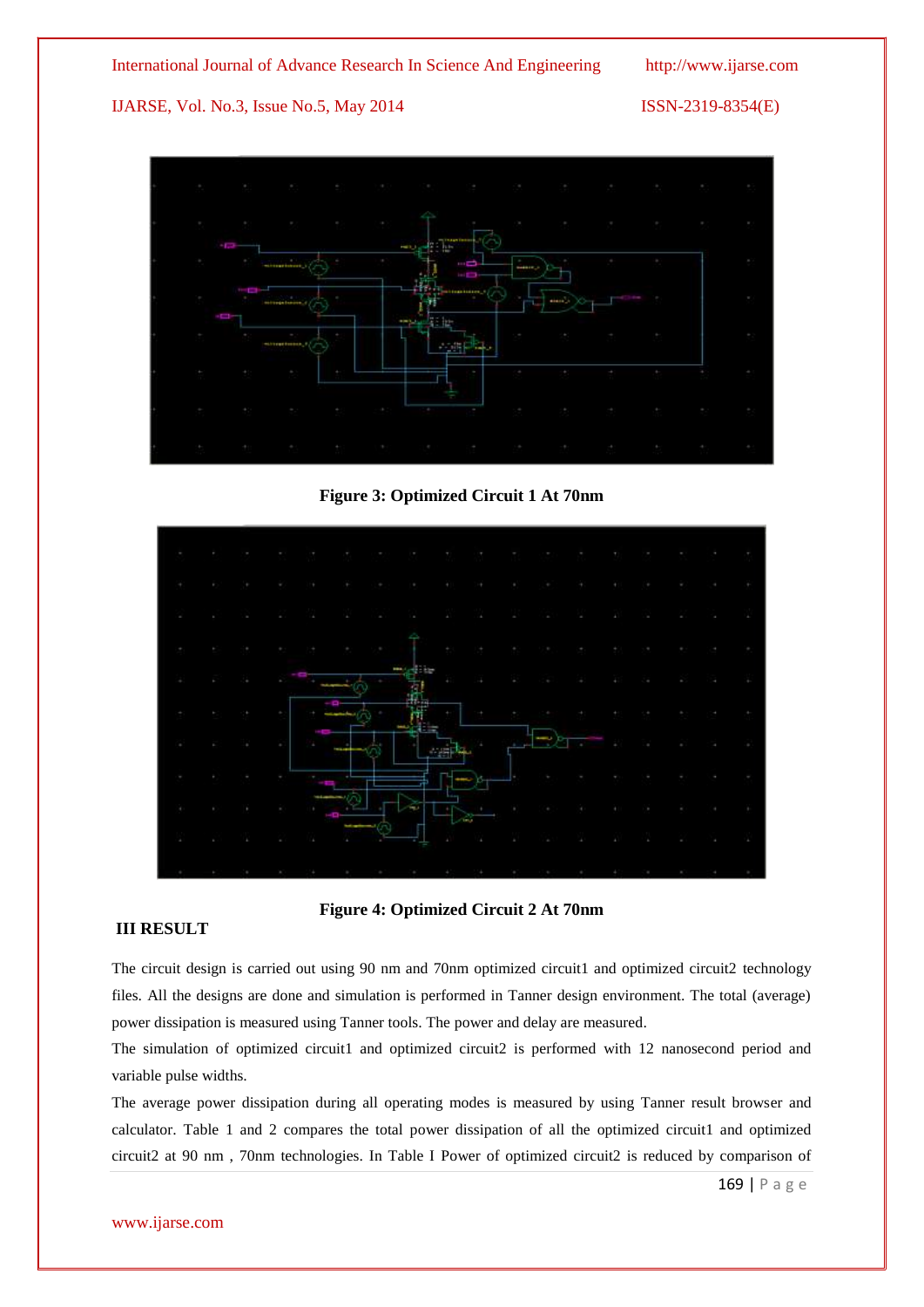both comparison of optimized circuit1 and optimized circuit2.

# **Table I. Comparison Between Optimized Circuit 1 And Optimized Circuit2 (90nm)**

optimized circuit1.And its delay are reduce both comparison optimized circuit1 and optimized crcuit2 and in Table II Power of optimized circuit 2 is reduced by comparison of optimized circuit2 and its delay also reduce

| Circuit/Parameter | Optimized Circuit1 | Optimized Circuit2   |
|-------------------|--------------------|----------------------|
|                   |                    |                      |
| Power             | 4.236934e+000watts | $2.043141e+000watts$ |
|                   |                    |                      |
| Delay             | 3.0102e-0009       | 1.0041e-007          |

#### **Table II . Comparison Between Optimized Circuit 1 And Optimized Circuit2 (70nm)**

| Circuit/Parameter | <b>Optimized Circuit1</b> | <b>Optimized Circuit2</b> |
|-------------------|---------------------------|---------------------------|
|                   |                           |                           |
|                   |                           |                           |
| Power             | $6.420379e+004$ watts     | 3.019895e+015watts        |
|                   |                           |                           |
|                   |                           |                           |
| Delay             | 1.0339e-0007              | $0.0000e - 0000$          |

# **IV CONCLUSION**

Scaling down of the technology has led to increase in leakage current. Nowadays, a leakage power has become more dominant as compared to Dynamic power.

Therefore, in this paper, the efficient technique has been proposed for reducing power and delay reduction in CMOS VLSI Circuits. The proposed method results in ultra low power consumption. Two optimized circuits are giving good results in terms of power and delay. The comparison is shown in Table I given below. The results are simulated using Tanner tool in 90nm technology at 5 volts in the circuits shown in Fig. 1-2. Circuits shown in Fig.3-4 are simulated in Tanner tool for 70 nm. Comparison table given in Table II has shown

above. The results are simulated using Tanner tool in 70nm technology at 5volts in the circuits shown in Fig. 3- 4.